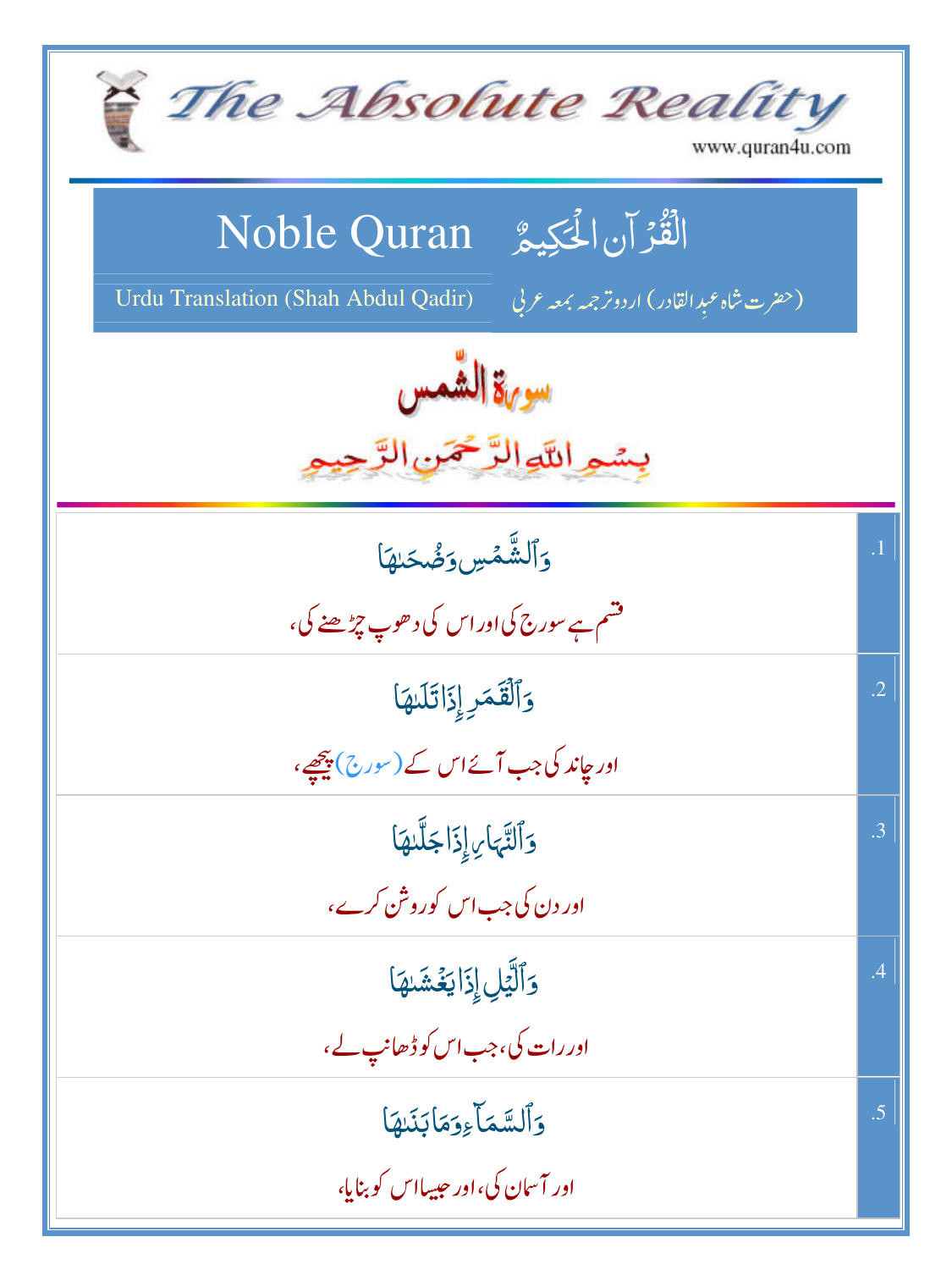| وَٱلْأَرْضِ وَمَاطَحَهَا                                                          | .6        |
|-----------------------------------------------------------------------------------|-----------|
| اور زمین کی،اور حبیبااس کو پھیلایا،                                               |           |
| وَنَفَّسٍ وَمَاسَوَّلِهَا                                                         | $\cdot$ 7 |
| اور جی( <sup>نفس</sup> انسانی) کی،اور حبیبااس کو ٹھیک بنایا،                      |           |
| فَأَلَّمَهَاؤُجُوبَهَا وَتَقْوَلِهَا                                              | .8        |
| پھر سمجھ دی اس کو ڈھٹائی(بدی) کی،اور پچ چلنے (پر ہیز گاری) کی۔                    |           |
| قَنْ أَفَلَحَهَن زَكَّنهَا                                                        | .9        |
| مراد کو پېنچاجس نےاس کو سنوارا۔                                                   |           |
| وَقَلْ خَابِ مَن رَسَّلِهَا                                                       | .10       |
| اور نامر اد ہوا، جس نے اس کوخاک میں ملایا۔                                        |           |
| <b>ِّكَنُّ</b> كِتَ ثَمُودُبِطَغُوَلِّهَا                                         | .11       |
| حفظلا یاشمودنے اپنی شر ارت سے،                                                    |           |
| إذِالْبُعَثَ أَشُقَلَهَا                                                          | .12       |
| جب اُٹھ کھڑ اہواان میں بڑابد بخت۔                                                 |           |
| فَقَالَ هُمَرَ مَسْولُ اللَّهِ نَاقَةَ اللَّهِ وَسُقَّيْهَا                       | .13       |
| پھر کہاان کواللہ کے رسول نے خبر دار ہواللہ کی اونٹنی سے،اوراس کے پینے کی باری سے! |           |